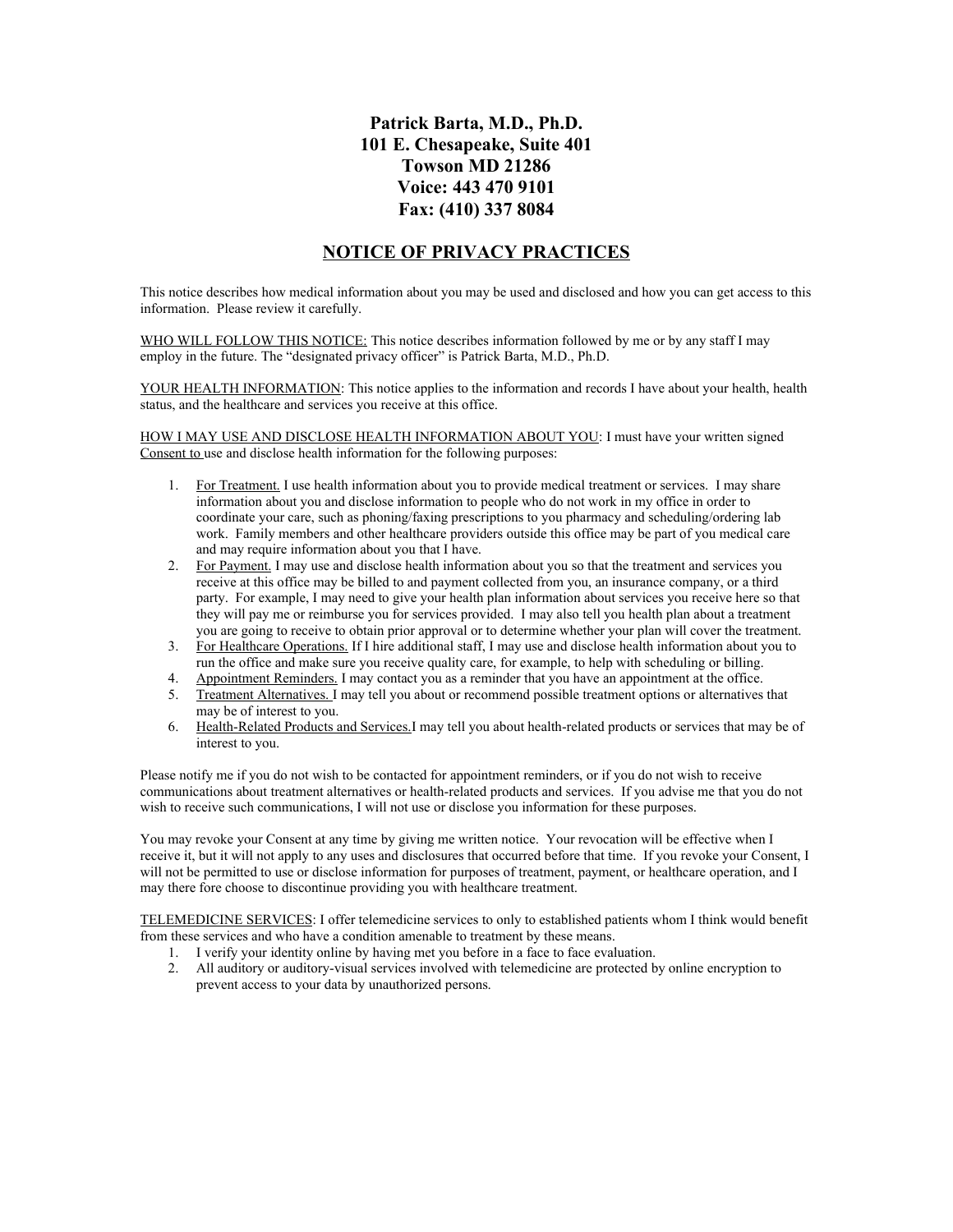SPECIAL SITUATIONS: I may use or disclose health information about you WITHOUT you permission for the following purposes, subject to all applicable legal requirement and limitations:

- 1. Prevention of a Serious Threat to Health or Safety. I may use and disclose health information about you when necessary to prevent a serious threat to your health and safety or the health and safety of another person or the general public.
- 2. Required by Law. I will disclose health information about you when required to do so by federal, state, or local law.
- 3. Military, Veterans, National Security and Intelligence. If you are or were a member of the armed forces, or part of the national security or intelligence communities, I may be required by military command or other government authorities to release health information about you. I may also release information about foreign military personnel to the appropriate foreign military authority.
- 4. Worker's Compensation. I may release health information about you for workers' compensation or similar programs, but I would request your consent first.
- 5. Public Health Risks. I may disclose health information about you for public health reasons in order to prevent or control disease, injury or disability, or report births, deaths, suspected abuse or neglect, non-accidental physical injuries, reactions to medications, or problems with products. In Maryland, I must report any unreported and suspected child abuse which is occurring or has occurred at any time in the state of Maryland.
- 6. Health Oversight Activities. I may disclose health information to a health oversight agency for audits, investigations, inspections, or licensing purposes. These disclosures may be necessary for certain state and federal agencies to monitor the healthcare system, government programs, and compliance with civil rights laws.
- 7. Lawsuits and Disputes. If you are involved in a lawsuit or dispute, I may disclose healthcare information about you in response to a court or administrative order. Subject to all applicable legal requirements, I may also disclose health information abut you in response to a subpoena.
- 8. Law Enforcement. I may also release health information if asked to do so by a law enforcement official in response to a court order, subpoena, warrant, summons, or similar process, subject to all applicable legal requirements.
- 9. Coroners, Medical Examiners and Funeral Directors. I may release health information to a coroner or medical examiner, for example, if necessary to identify a deceased person or determine the cause of death.
- 10. Information Note Personally Identifiable. I may use or disclose health information about in a way that does not personally identify you or reveal who you are.
- 11. Family and Friends. I may disclose health information about you to your family member or friends if I obtain your written or verbal agreement to do so. I may also disclose health information to your family or friends if I can infer from the circumstances, based on my professional judgment, that you would not object, for example if you bring them into the office with you during treatment or when treatment is discussed. Please notify me of any specific issues that you do not want discussed in front of another persona in such a situation. In situations where you are not capable of giving consent (because you are not present or due to you incapacity or medical emergency), I may, using my professional judgment, determine that a disclosure to your family member or friend is in your best interest. In that situation, I will disclose only health information relevant to that person's involvement in your care. I may also use my judgment to make reasonable inferences that it is in your best interest to allow another person to act on your behalf to pick up, for example, prescriptions or medical records.

## OTHER USES AND DISCLOSURES OF HEALTH INFORMATION

I will not use or disclose your health information for any purpose other than identified in the previous sections without your specific, written Authorization. I must obtain this Authorization separate from any Consent I may have obtained from you. If you give me Authorization to use or disclose health information about you, you may revoke that Authorization, in writing, at any time. If you revoke your Authorization, I will not longer use or disclose information about you for reasons covered by that written Authorization, but I cannot take back any uses or disclosures already made with you permission.

If I have medical information about you regarding HIV or substance abuse, I cannot release that information without a special signed, written Authorization (different from the Authorization and Consent mentioned above) from you. In order to disclose these types of records for purposes of treatment, payment, or healthcare operations, I will have to have both your signed Consent and a special written Authorization that complies with the law governing HIV or substance abuse records.